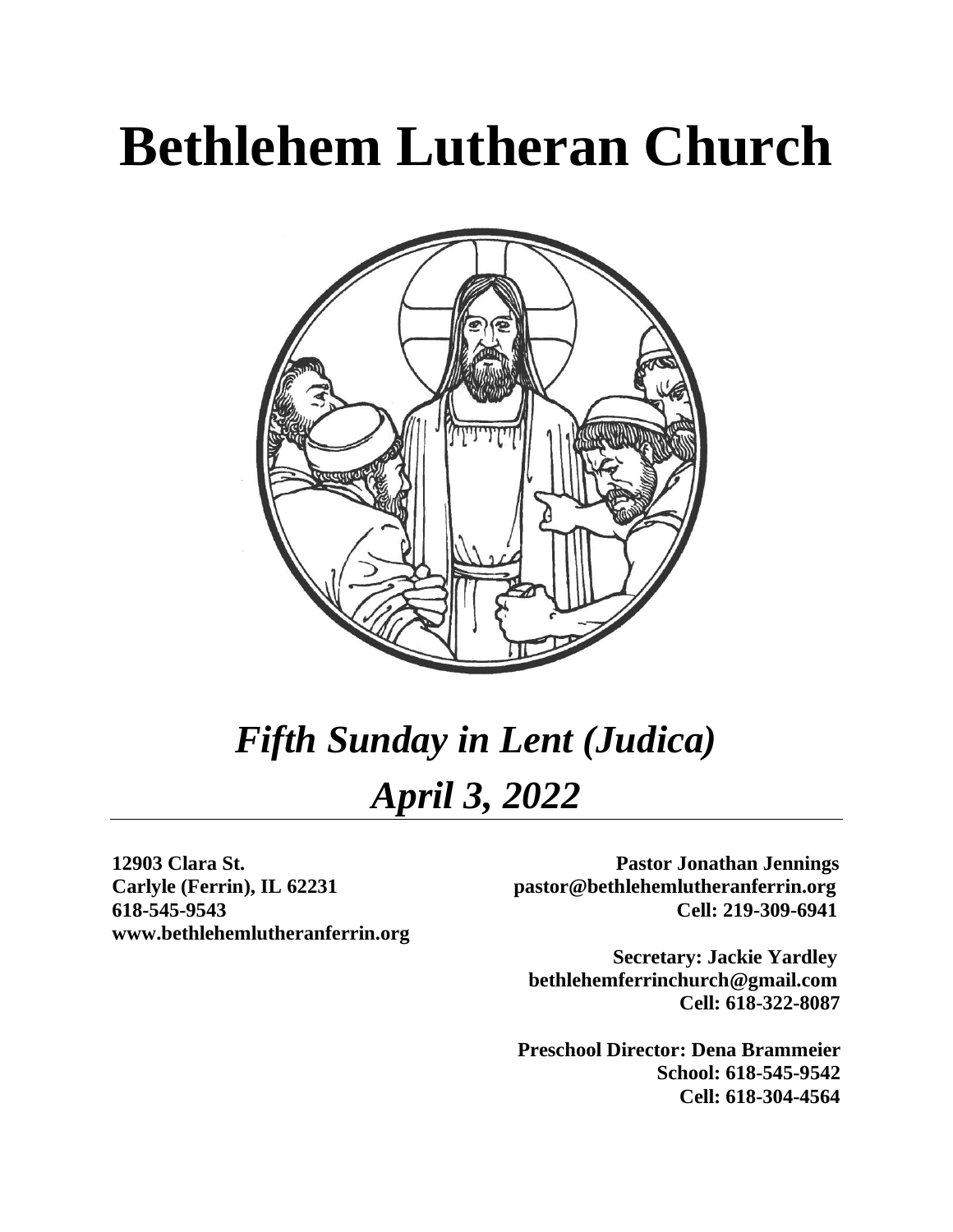# **The Order of Worship Divine Service Setting Three (LSB 184)**

*(Please stand if you are able for portions of the liturgy marked with an \*)*

| <b>Announcements</b>                                                    |                                     |
|-------------------------------------------------------------------------|-------------------------------------|
| Opening Hymn: God Loved the World So That He Gave                       | <b>LSB 571</b>                      |
| <b>Confession and Absolution*</b>                                       | <b>LSB 184</b>                      |
| <b>Introit</b>                                                          | (Ps. 43:3-5; antiphon: Ps. 43:1-2a) |
| Vindicate me, O God,                                                    |                                     |
| and defend my cause against an ungodly people,                          |                                     |
| From the deceitful and unjust man deliver me!                           |                                     |
| For you are the God in whom I take refuge.                              |                                     |
| Send out your light and your truth; let them lead me;                   |                                     |
| let them bring me to your holy hill and to your dwelling!               |                                     |
| Then I will go to the altar of God, to God my exceeding joy,            |                                     |
| and I will praise you with the lyre, O God, my God.                     |                                     |
| Why are you cast down, O my soul, and why are you in turmoil within me? |                                     |
| Hope in God; for I shall again praise him, my salvation and my God.     |                                     |
| Vindicate me, O God,                                                    |                                     |
| and defend my cause against an ungodly people,                          |                                     |
| from the deceitful and unjust man deliver me!                           |                                     |
| For you are the God in whom I take refuge.                              |                                     |
|                                                                         |                                     |

# **Kyrie\* LSB 186**

# **Gloria in Excelsis is omitted**

**Collect\*:** Almighty God, by Your great goodness mercifully look upon Your people that we may be governed and preserved evermore in body and soul; through Jesus Christ, Your Son, our Lord, who lives and reigns with You and the Holy spirit, one God, now and forever. **Amen.**

# **Old Testament Reading: Genesis 22:1-14**

**<sup>1</sup>**After these things God tested Abraham and said to him, "Abraham!" And he said, "Here I am."<sup>2</sup> He said, "Take your son, your only son Isaac, whom you love, and go to the land of Moriah, and offer him there as a burnt offering on one of the mountains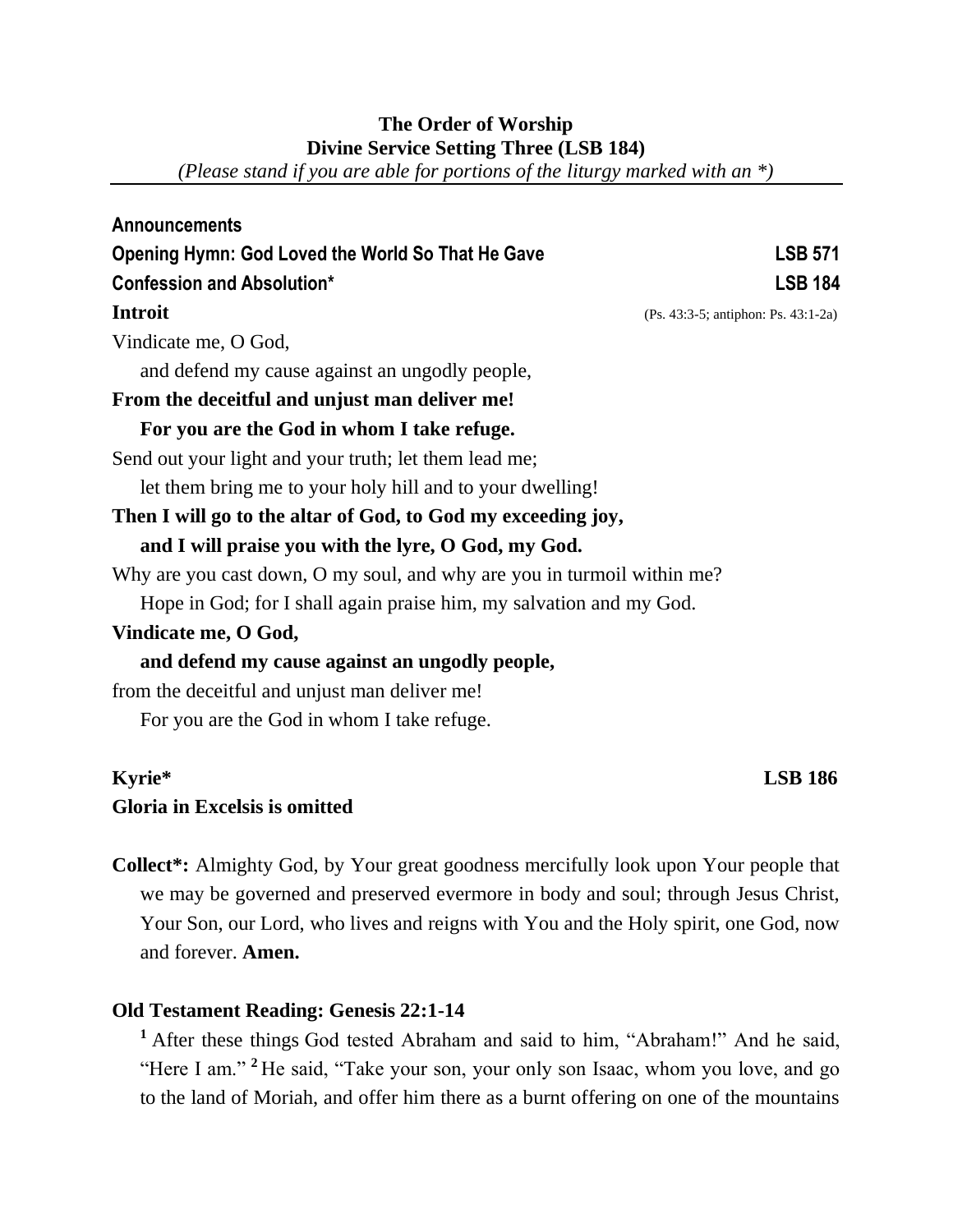of which I shall tell you." **<sup>3</sup>** So Abraham rose early in the morning, saddled his donkey, and took two of his young men with him, and his son Isaac. And he cut the wood for the burnt offering and arose and went to the place of which God had told him. **<sup>4</sup>** On the third day Abraham lifted up his eyes and saw the place from afar. **<sup>5</sup>** Then Abraham said to his young men, "Stay here with the donkey; I and the boy will go over there and worship and come again to you." **<sup>6</sup>** And Abraham took the wood of the burnt offering and laid it on Isaac his son. And he took in his hand the fire and the knife. So they went both of them together. **<sup>7</sup>** And Isaac said to his father Abraham, "My father!" And he said, "Here I am, my son." He said, "Behold, the fire and the wood, but where is the lamb for a burnt offering?" **<sup>8</sup>** Abraham said, "God will provide for himself the lamb for a burnt offering, my son." So they went both of them together. **<sup>9</sup>** When they came to the place of which God had told him, Abraham built the altar there and laid the wood in order and bound Isaac his son and laid him on the altar, on top of the wood. **<sup>10</sup>** Then Abraham reached out his hand and took the knife to slaughter his son. **<sup>11</sup>** But the angel of the LORD called to him from heaven and said, "Abraham, Abraham!" And he said, "Here I am." **<sup>12</sup>** He said, "Do not lay your hand on the boy or do anything to him, for now I know that you fear God, seeing you have not withheld your son, your only son, from me."<sup>13</sup> And Abraham lifted up his eyes and looked, and behold, behind him was a ram, caught in a thicket by his horns. And Abraham went and took the ram and offered it up as a burnt offering instead of his son. **<sup>14</sup>** So Abraham called the name of that place, "The LORD will provide"; as it is said to this day, "On the mount of the LORD it shall be provided."

This is the Word of the Lord. **Thanks be to God.**

**Gradual:** Deliver me from my enemies, O LORD! Teach me to do your will, for you are my God! You delivered me from my enemies; you rescued me from the man of violence.

#### **Epistle: Hebrews 9:11-15**

**<sup>11</sup>** But when Christ appeared as a high priest of the good things that have come, then through the greater and more perfect tent (not made with hands, that is, not of this creation) **<sup>12</sup>** he entered once for all into the holy places, not by means of the blood of goats and calves but by means of his own blood, thus securing an eternal redemption. **<sup>13</sup>** For if the blood of goats and bulls, and the sprinkling of defiled persons with the ashes of a heifer, sanctify for the purification of the flesh, <sup>14</sup> how much more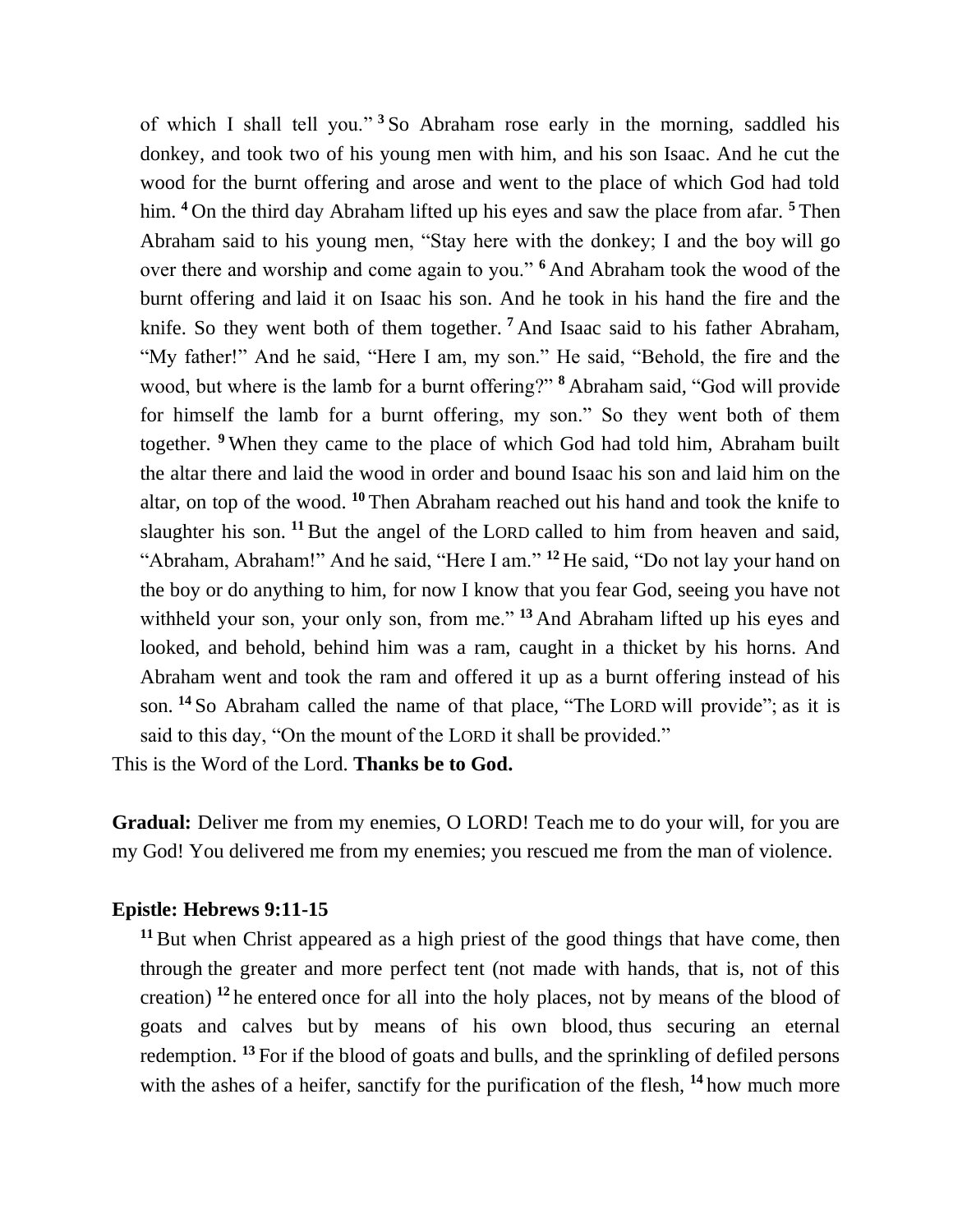will the blood of Christ, who through the eternal Spirit offered himself without blemish to God, purify our conscience from dead works to serve the living God. <sup>15</sup> Therefore he is the mediator of a new covenant, so that those who are called may receive the promised eternal inheritance, since a death has occurred that redeems them from the transgressions committed under the first covenant.

This is the Word of the Lord. **Thanks be to God.**

#### **Alleluia is omitted**

**Tract:** "Greatly have they afflicted me from my youth"—let Israel now say—"Greatly have they afflicted me from my youth, yet they have not prevailed against me. The plowers plowed upon my back; they made long their furrows. The LORD is righteous; he has cut the cords of the wicked.

#### **Holy Gospel\*: John 8:42-59**

The Holy Gospel according to St. John the 8<sup>th</sup> chapter. **Glory be to Thee, O Lord.** 

**<sup>42</sup>** Jesus said to them, "If God were your Father, you would love me, for I came from God and I am here. I came not of my own accord, but he sent me. **<sup>43</sup>** Why do you not understand what I say? It is because you cannot bear to hear my word. **<sup>44</sup>** You are of your father the devil, and your will is to do your father's desires. He was a murderer from the beginning, and does not stand in the truth, because there is no truth in him. When he lies, he speaks out of his own character, for he is a liar and the father of lies. **<sup>45</sup>** But because I tell the truth, you do not believe me. **<sup>46</sup>** Which one of you convicts me of sin? If I tell the truth, why do you not believe me? **<sup>47</sup>** Whoever is of God hears the words of God. The reason why you do not hear them is that you are not of God." **<sup>48</sup>** The Jews answered him, "Are we not right in saying that you are a Samaritan and have a demon?" **<sup>49</sup>** Jesus answered, "I do not have a demon, but I honor my Father, and you dishonor me. **<sup>50</sup>** Yet I do not seek my own glory; there is One who seeks it, and he is the judge. **<sup>51</sup>** Truly, truly, I say to you, if anyone keeps my word, he will never see death."<sup>52</sup> The Jews said to him, "Now we know that you have a demon! Abraham died, as did the prophets, yet you say, 'If anyone keeps my word, he will never taste death.<sup>53</sup> Are you greater than our father Abraham, who died? And the prophets died! Who do you make yourself out to be?" **<sup>54</sup>** Jesus answered, "If I glorify myself, my glory is nothing. It is my Father who glorifies me, of whom you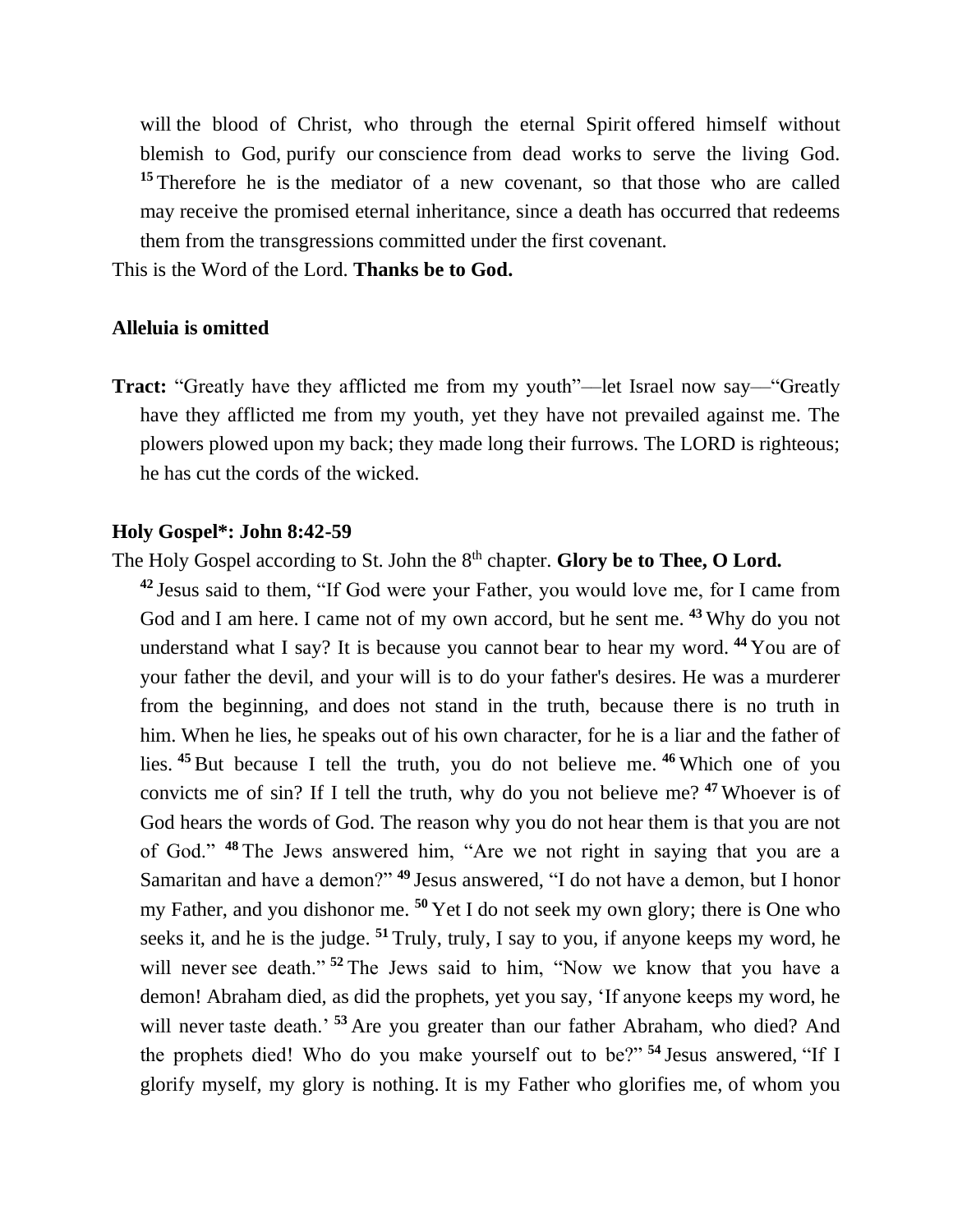say, 'He is our God.' **<sup>55</sup>** But you have not known him. I know him. If I were to say that I do not know him, I would be a liar like you, but I do know him and I keep his word. **<sup>56</sup>** Your father Abraham rejoiced that he would see my day. He saw it and was glad." **<sup>57</sup>** So the Jews said to him, "You are not yet fifty years old, and have you seen Abraham?" **<sup>58</sup>** Jesus said to them, "Truly, truly, I say to you, before Abraham was, I am." **<sup>59</sup>** So they picked up stones to throw at him, but Jesus hid himself and went out of the temple.

This is the Gospel of the Lord. **Praise be to Thee, O Christ.**

| <b>Apostles' Creed*</b>                          | <b>LSB 192</b> |
|--------------------------------------------------|----------------|
| Hymn of the Day: My Song Is Love Unknown         | <b>LSB 430</b> |
| <b>Sermon</b>                                    |                |
| Offertory*                                       | <b>LSB 192</b> |
| <b>Offering &amp; Prayer of the Church*</b>      |                |
| The Lord's Prayer*                               | <b>LSB 196</b> |
| <b>Benediction*</b>                              |                |
| <b>Closing Hymn: Not All the Blood of Beasts</b> | <b>LSB</b> 431 |

#### **Announcements**

**What does this mean:** The Fifth Sunday in Lent is called Judica, which means "Judge (me)" in Latin (the ESV translates as "Vindicate me"). This is the opening phrase of this Sunday's introit, "Vindicate me, O God, and defend my cause against an ungodly people, from the deceitful and unjust man deliver me!"

Lenten Midweek Vespers: Throughout the Season of Lent, you're encouraged to join us Wednesdays at 7:00pm for our Lenten Midweek Vespers. Our focus will be on the seven words of Jesus from the cross. While we see the depth of Jesus' suffering and pain with these words, we also see the depth of His love to redeem fallen man from his sin.

**The 1% Challenge:** 1% of your day is 14 minutes. While it's not a lot of time, you can still accomplish a lot in this short period. During the Season of Lent, I challenge you and your family to set aside 1% of your day to the reading of Scripture. If you're already doing this, I challenge you to add 1%. If you don't know where to begin, consider taking up the Congregation at Prayer or picking a book of the Bible. Setting aside 1% of your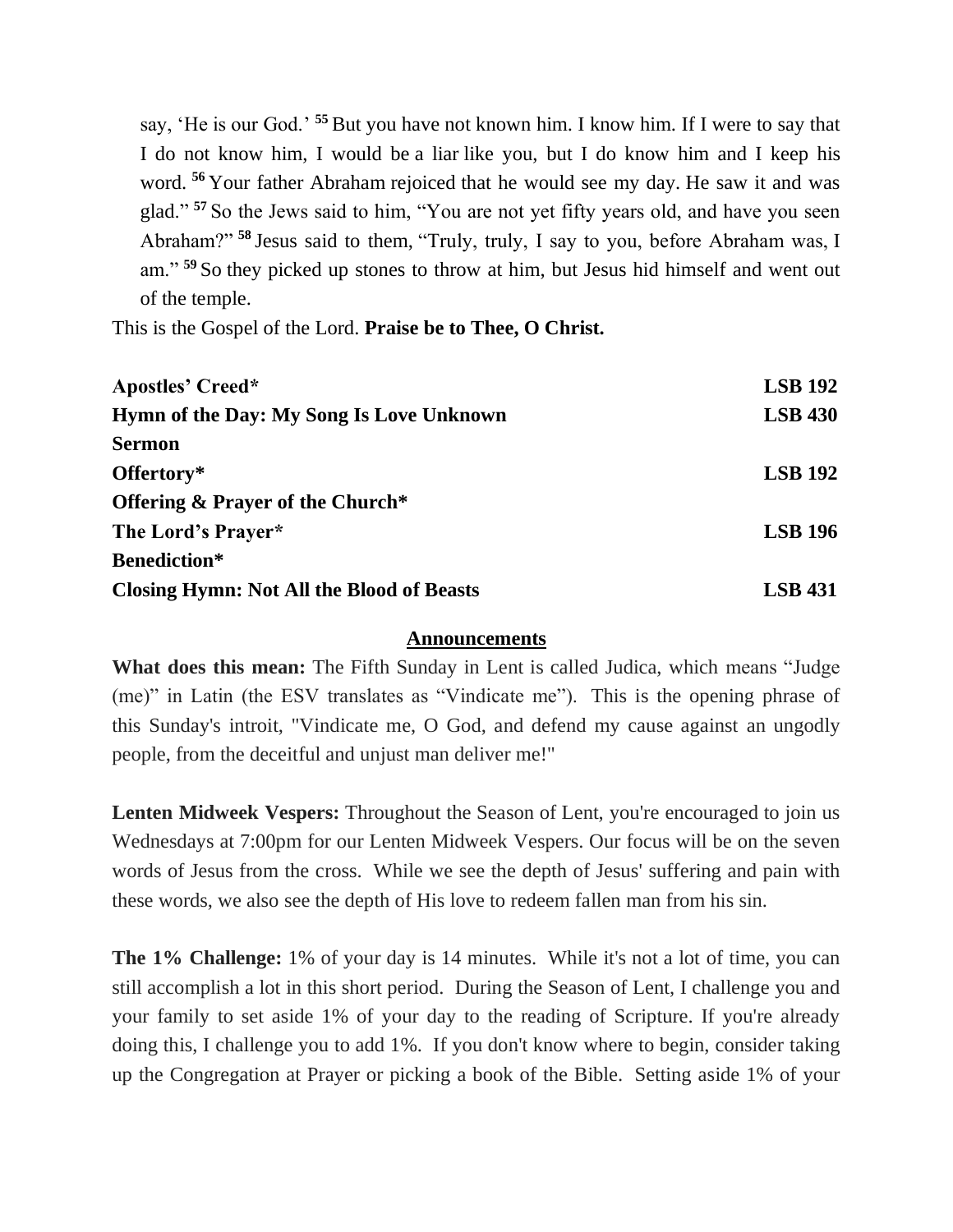day to the reading of God's Word will not only enhance the penitential Season of Lent for you, but it will strengthen you in the one true faith.

**Private Confession and Absolution:** The Lutheran Confessions state that private absolution should be retained and not abolished in the churches (Augsburg Confession XI). With this in mind, if at any time you desire private confession and absolution, please give Pastor Jennings

**Adult Bible Study:** There will not be an Adult Bible Study on Palm Sunday **(April 10th)** and Easter **(April 17th).** Classes will resume on **April 24th.**

**Thank You:** Dear Bethlehem Congregation, We would like to thank everyone for the cards, calls & gifts bestowed upon Norman in honor of his  $85<sup>th</sup>$  birthday! We are overwhelmed with your generosity. The Norman Kleiboeker family

**Men's Club:** The Men's Club meeting will be **April 4, 2022 at 7:30pm**. Servers for the evening are Dennis Kleiboeker and Norman Kleiboeker.

**Braille Prayer Books:** We will be preparing Braille Prayer Books on **Tuesday, April 5th from 9:00am–11:00am** at New Minden School. Anyone interested in observing how it's done is welcome to attend. No commitment. Opal Jones

**Silver Heirs:** The Silver Heirs will be meeting at **11:00am at Pinball Palace on April 6, 2022** for lunch.

**Flowers for Easter:** It is time to get your orders in for Easter. This year you have a choice of lilies or hydrangeas. The lilies will be \$15 each and the hydrangeas will be \$30 each. There are extra order forms in the ushers' room for you to complete and return to Sylvia Kleiboeker by **April 10th** .

**Agape Youth Are Selling DIY painting kits**: The kit would include everything you need for a painting project! *There are 2 options*. - Option A has a wooden 23-inch cross or a large rectangle, magnetic image add-ons, plus materials (brush, paint, sandpaper, wire, ribbon). Option B is a smaller 15-inch cross and materials (no images can be added